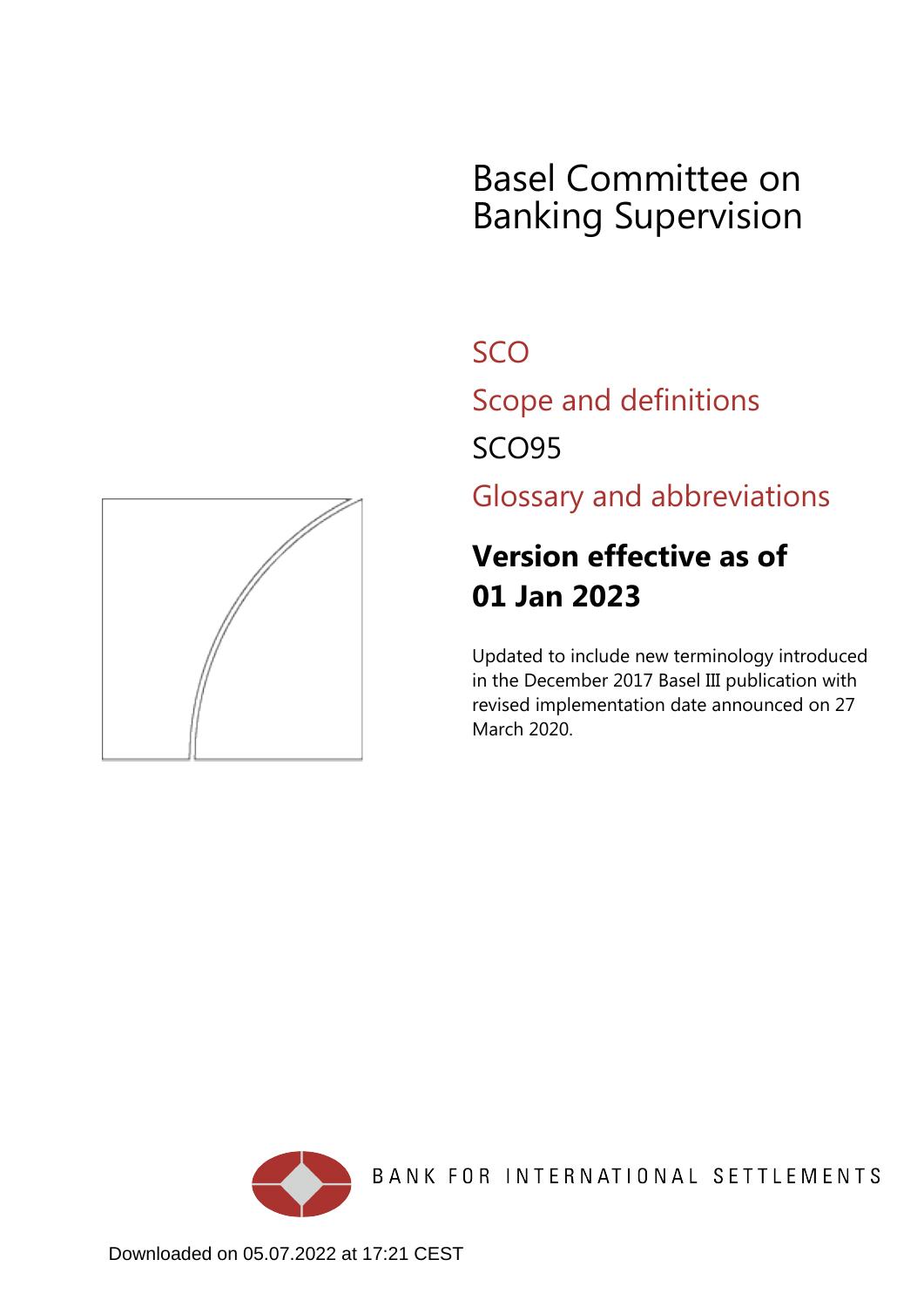*© Bank for International Settlements 2022. All rights reserved.*

Downloaded on 05.07.2022 at 17:21 CEST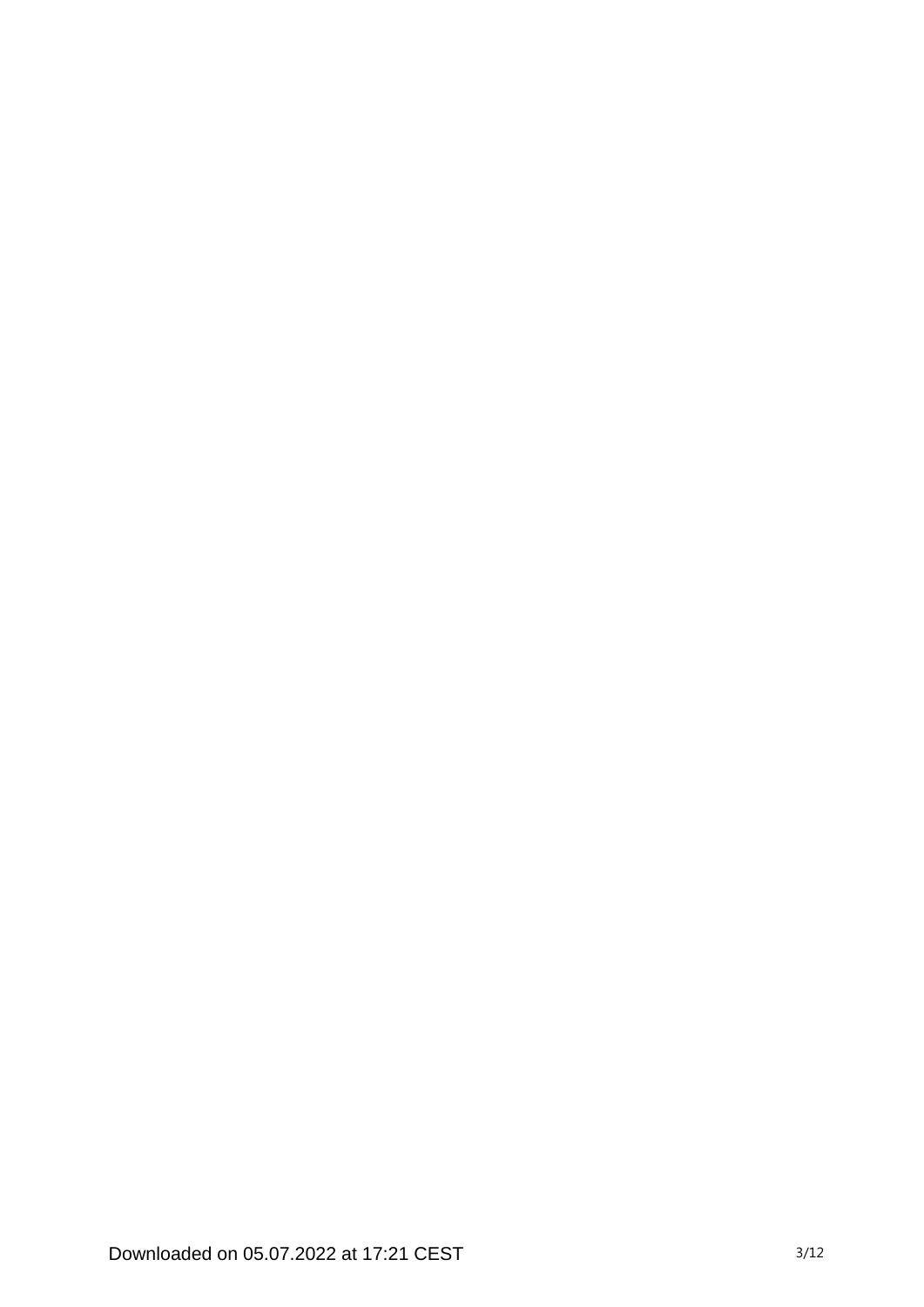| A-IRB         | Advanced internal ratings-based                    |
|---------------|----------------------------------------------------|
| <b>ABCP</b>   | Asset-backed commercial paper                      |
| ABS           | Asset-backed securities                            |
| <b>ADC</b>    | Acquisition, development and construction          |
| <b>ALCO</b>   | Asset and liability management committee           |
| AML           | Anti-money-laundering                              |
| APL           | Actual profit and loss                             |
| <b>ARS</b>    | Argentine peso                                     |
| <b>ASF</b>    | Available stable funding                           |
| AT1           | <b>Additional Tier 1</b>                           |
| <b>AUD</b>    | Australian dollar                                  |
| <b>AUF</b>    | Additional utilisation factor                      |
| <b>BA-CVA</b> | Basic approach to credit valuation adjustment risk |
| <b>BCP</b>    | <b>Basel Core Principle</b>                        |
| ΒF            | <b>Balance factor</b>                              |
| BI            | <b>Business indicator</b>                          |
| <b>BIC</b>    | Business indicator component                       |
| BIS           | <b>Bank for International Settlements</b>          |
| <b>BOR</b>    | Interbank offered rates                            |
| bp            | Basis points                                       |
| <b>BRL</b>    | Brazilian real                                     |
| CAD           | Canadian dollar                                    |
| <b>CCBS</b>   | Cross-currency basis spread                        |
| <b>CCF</b>    | Credit conversion factor                           |
| <b>CCP</b>    | Central counterparty                               |
| <b>CCR</b>    | Counterparty credit risk                           |
| <b>CDD</b>    | Customer due diligence                             |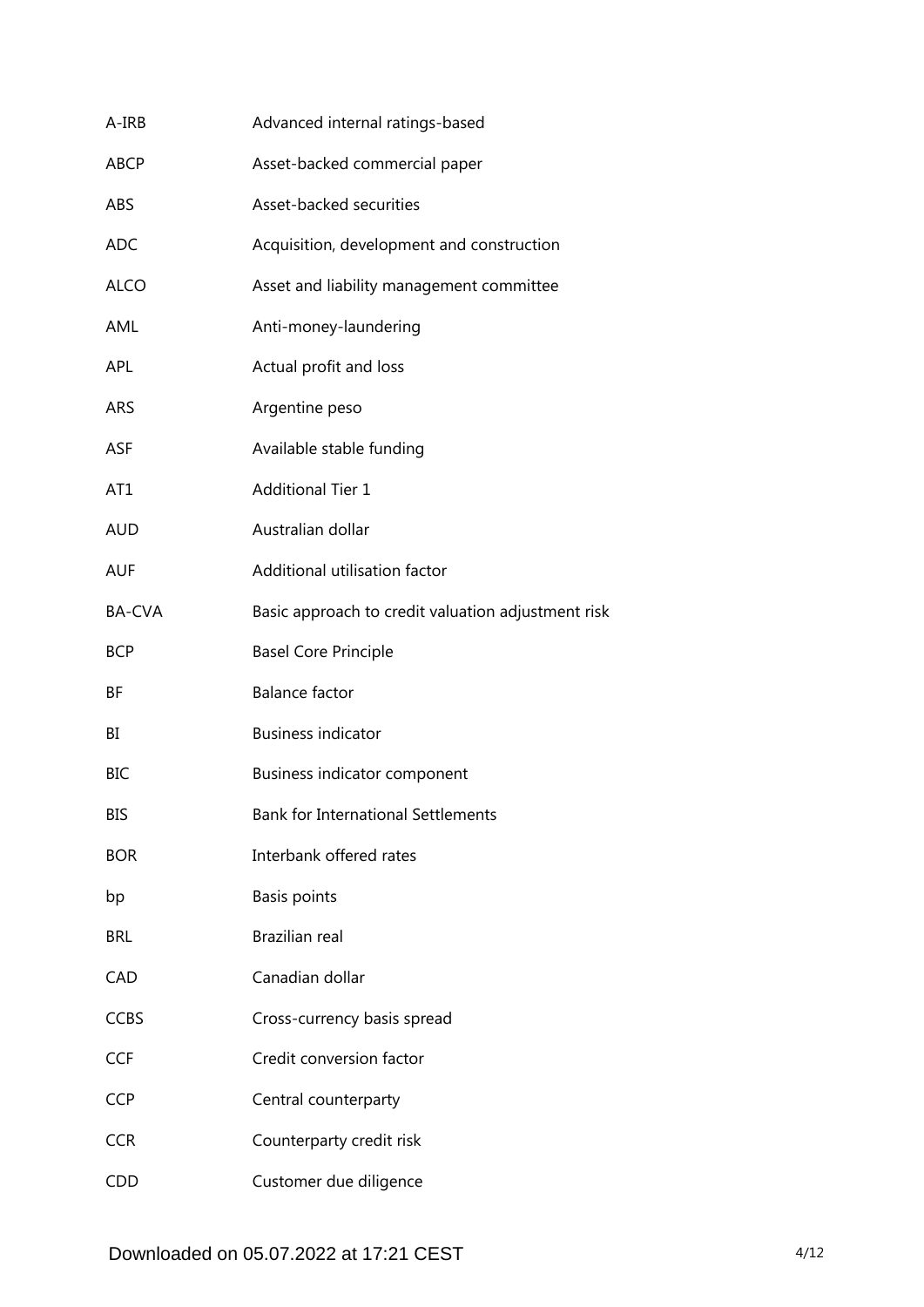| CDO          | Collateralised debt obligation                          |
|--------------|---------------------------------------------------------|
| <b>CDR</b>   | Cumulative default rate                                 |
| <b>CDS</b>   | Credit default swap                                     |
| <b>CDX</b>   | Credit default swap index                               |
| CET1         | Common Equity Tier 1                                    |
| <b>CF</b>    | Commodities finance                                     |
| <b>CFP</b>   | Contingency funding plan                                |
| <b>CFT</b>   | Combating the financing of terrorism                    |
| <b>CHF</b>   | Swiss franc                                             |
| <b>CLF</b>   | Committed liquidity facility                            |
| <b>CLO</b>   | Collateralised loan obligation                          |
| <b>CM</b>    | Clearing member                                         |
| <b>CMBS</b>  | Commercial mortgage-backed securities                   |
| <b>CNY</b>   | Chinese yuan renminbi                                   |
| <b>CPR</b>   | Conditional prepayment rate                             |
| <b>CRO</b>   | Chief risk officer                                      |
| <b>CRM</b>   | Credit risk mitigation                                  |
| <b>CSR</b>   | Credit spread risk                                      |
| <b>CSRBB</b> | Credit spread risk in the banking book                  |
| <b>CTP</b>   | Correlation trading portfolio                           |
| <b>CUSIP</b> | Committee on Uniform Security Identification Procedures |
| <b>CVA</b>   | Credit valuation adjustment                             |
| D-SIB        | Domestic systemically important bank                    |
| <b>DAR</b>   | Detailed assessment report                              |
| <b>DRC</b>   | Default risk charge                                     |
| <b>DSCR</b>  | Debt service coverage ratio                             |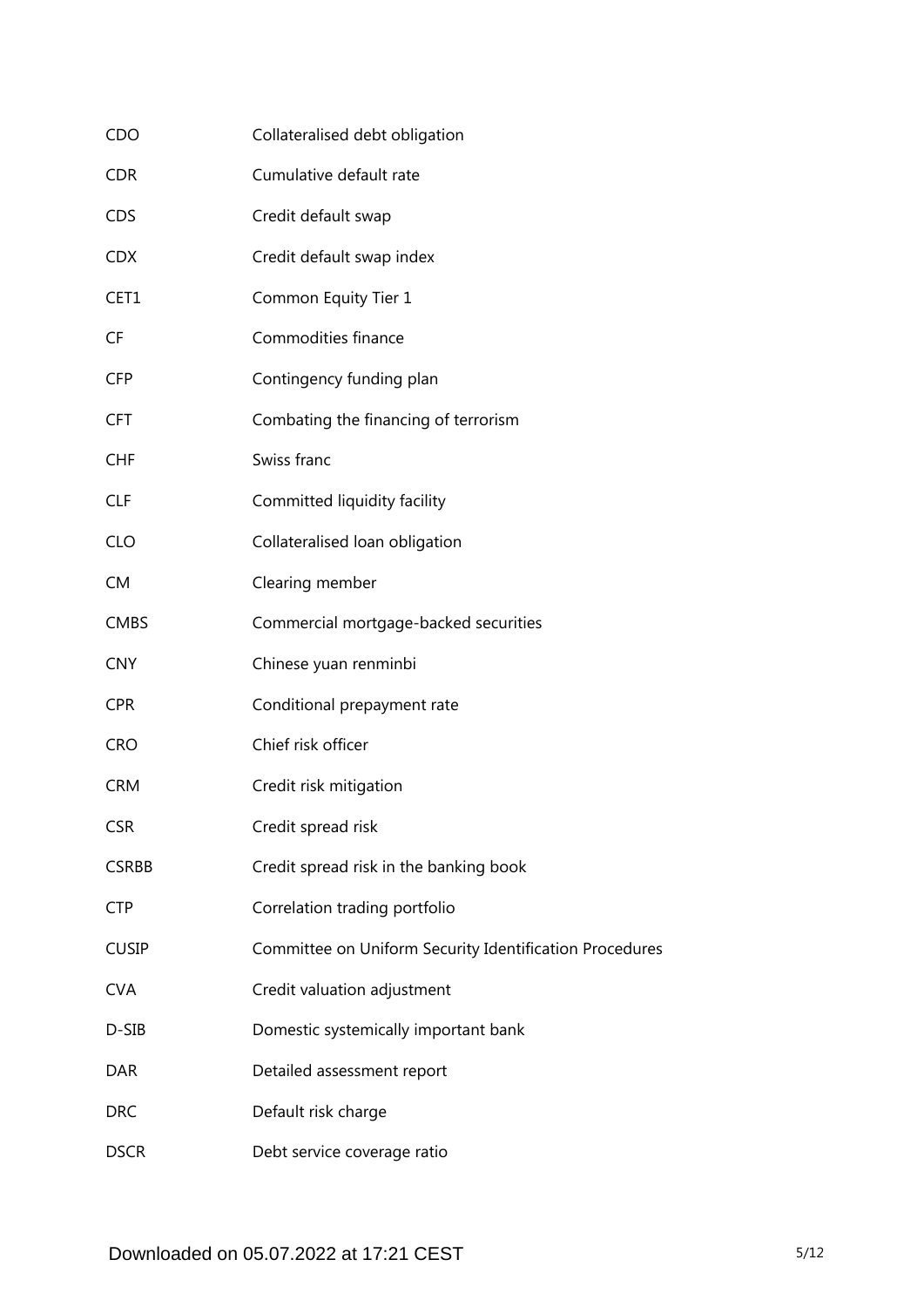| DTA          | Deferred tax asset                         |
|--------------|--------------------------------------------|
| DTL          | Deferred tax liability                     |
| <b>DvP</b>   | Delivery-versus-payment                    |
| EAD          | Exposure at default                        |
| <b>ECA</b>   | Export credit agency                       |
| <b>ECAI</b>  | External credit assessment institution     |
| ECL          | <b>Expected credit loss</b>                |
| <b>ECRA</b>  | External credit risk assessment approach   |
| EEPE         | Effective expected positive exposure       |
| EL           | <b>Expected loss</b>                       |
| <b>ELGD</b>  | Expected loss-given-default                |
| <b>EONIA</b> | Euro overnight index average               |
| <b>EPC</b>   | Engineering and procurement contract       |
| EPE          | Expected positive exposure                 |
| ES           | <b>Expected shortfall</b>                  |
| <b>EUR</b>   | Euro                                       |
| Euribor      | Euro Interbank Offered Rate                |
| EV           | Economic value                             |
| EVaR         | Economic value-at-risk                     |
| EVE          | Economic value of equity                   |
| F-IRB        | Foundation internal ratings-based          |
| <b>FAQ</b>   | Frequently asked question                  |
| <b>FATF</b>  | <b>Financial Action Task Force</b>         |
| FBA          | Fall-back approach                         |
| FC           | Financial component                        |
| FSAP         | <b>Financial Sector Assessment Program</b> |
| <b>FSB</b>   | <b>Financial Stability Board</b>           |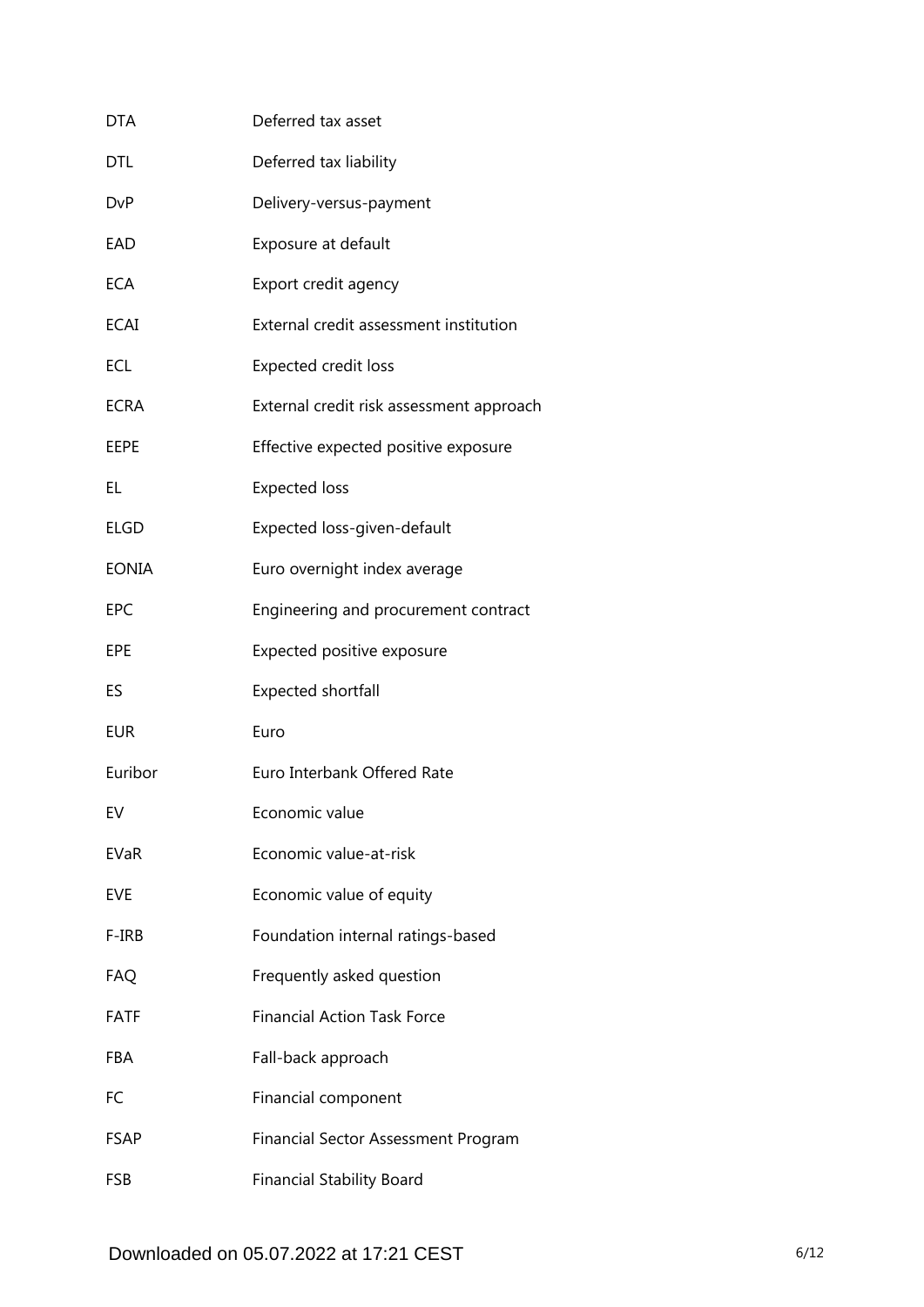| FX           | Foreign exchange                                     |
|--------------|------------------------------------------------------|
| G-SIB        | Global systemically important bank                   |
| <b>GAAP</b>  | Generally accepted accounting practice               |
| GBP          | British pound sterling                               |
| GDP          | Gross domestic product                               |
| <b>GIRR</b>  | General interest rate risk                           |
| <b>GSE</b>   | Government-sponsored entity                          |
| <b>HBR</b>   | Hedge benefit ratio                                  |
| <b>HKD</b>   | Hong Kong dollar                                     |
| <b>HLA</b>   | Higher loss absorbency                               |
| <b>HPL</b>   | Hypothetical profit and loss                         |
| <b>HQLA</b>  | High-quality liquid assets                           |
| <b>HVCRE</b> | High-volatility commercial real estate               |
| НY           | High yield                                           |
| ΙA           | Independent amount                                   |
| IAA          | Internal assessment approach                         |
| <b>IADI</b>  | <b>International Association of Deposit Insurers</b> |
| IAS          | International accounting standard                    |
| <b>ICA</b>   | Independent collateral amount                        |
| <b>ICAAP</b> | Internal capital adequacy assessment process         |
| <b>IDR</b>   | Indonesian rupiah                                    |
| <b>IFRS</b>  | International financial reporting standard           |
| IG           | Investment grade                                     |
| <b>ILDC</b>  | Interest, leases and dividend component              |
| ILM          | Internal loss multiplier                             |
| IM           | Initial margin                                       |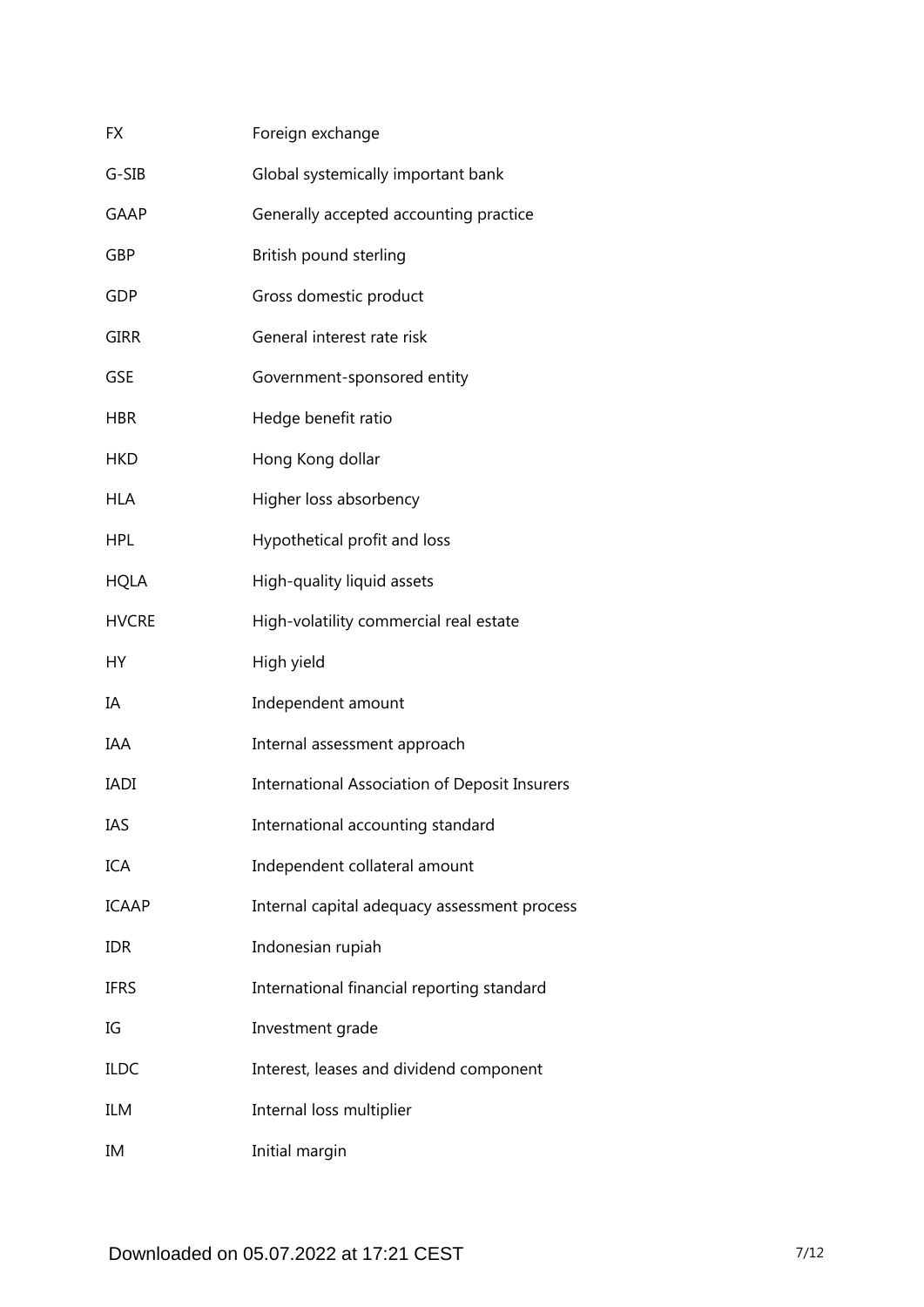| IMA          | Internal models approach                              |
|--------------|-------------------------------------------------------|
| IMF          | <b>International Monetary Fund</b>                    |
| <b>IMM</b>   | Internal models method                                |
| <b>IMS</b>   | Internal measurement systems                          |
| <b>INR</b>   | Indian rupee                                          |
| <b>IOSCO</b> | International Organization of Securities Commissions  |
| I/O          | Interest-only strips                                  |
| <b>IPRE</b>  | Income-producing real estate                          |
| <b>IRB</b>   | Internal ratings-based                                |
| <b>IRRBB</b> | Interest rate risk in the banking book                |
| <b>ISDA</b>  | International Swaps and Derivatives Association       |
| <b>ISIN</b>  | <b>International Securities Identification Number</b> |
| IT           | Information technology                                |
| <b>JPY</b>   | Japanese yen                                          |
| JTD          | Jump-to-default                                       |
| <b>KRW</b>   | Korean won                                            |
| KS           | Kolmogorov-Smirnov                                    |
| LC           | Loss component                                        |
| <b>LCR</b>   | Liquidity Coverage Ratio                              |
| LF           | Limit factor                                          |
| <b>LGD</b>   | Loss-given-default                                    |
| <b>LIBOR</b> | London Interbank Offered Rate                         |
| LST          | Long settlement transaction                           |
| <b>LTA</b>   | Look-through approach                                 |
| <b>LTV</b>   | Loan-to-value ratio                                   |
| <b>LVPS</b>  | Large-value payment system                            |
| M            | Effective maturity                                    |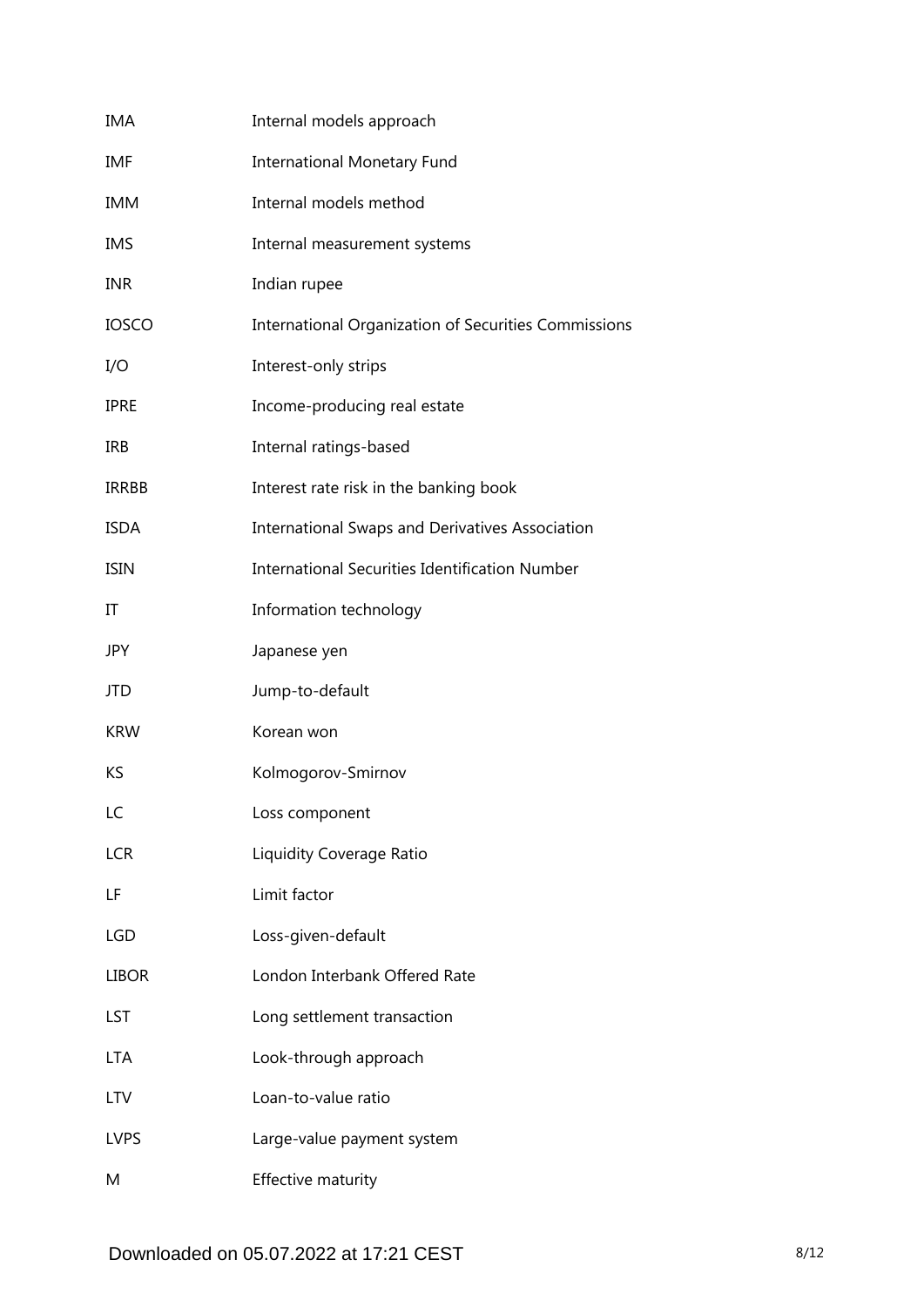| <b>MBA</b>     | Mandate-based approach                                |
|----------------|-------------------------------------------------------|
| <b>MBS</b>     | Mortgage-backed security                              |
| <b>MDB</b>     | Multilateral development bank                         |
| MF             | Maturity factor                                       |
| <b>MIS</b>     | Management information system                         |
| <b>MNA</b>     | Master netting agreement                              |
| <b>MPE</b>     | Multiple point of entry                               |
| <b>MPOR</b>    | Margin period of risk                                 |
| <b>MSR</b>     | Mortgage servicing right                              |
| <b>MTA</b>     | Minimum transfer amount                               |
| <b>MTM</b>     | Mark-to-market                                        |
| <b>MXN</b>     | Mexican peso                                          |
| <b>NA</b>      | Not applicable                                        |
| <b>NGR</b>     | Net-to-gross ratio                                    |
| <b>NICA</b>    | Net independent collateral amount                     |
| NII            | Net interest income                                   |
| <b>NMD</b>     | Non-maturity deposit                                  |
| <b>NMRF</b>    | Non-modellable risk factor                            |
| <b>NOK</b>     | Norwegian krone                                       |
| <b>NR</b>      | Non-rated                                             |
| <b>NSFR</b>    | Net stable funding ratio                              |
| <b>NZD</b>     | New Zealand dollar                                    |
| <b>O&amp;M</b> | Operations and maintenance                            |
| <b>OBS</b>     | Off-balance-sheet                                     |
| OC             | Overcollateralisation                                 |
| <b>OECD</b>    | Organisation for Economic Cooperation and Development |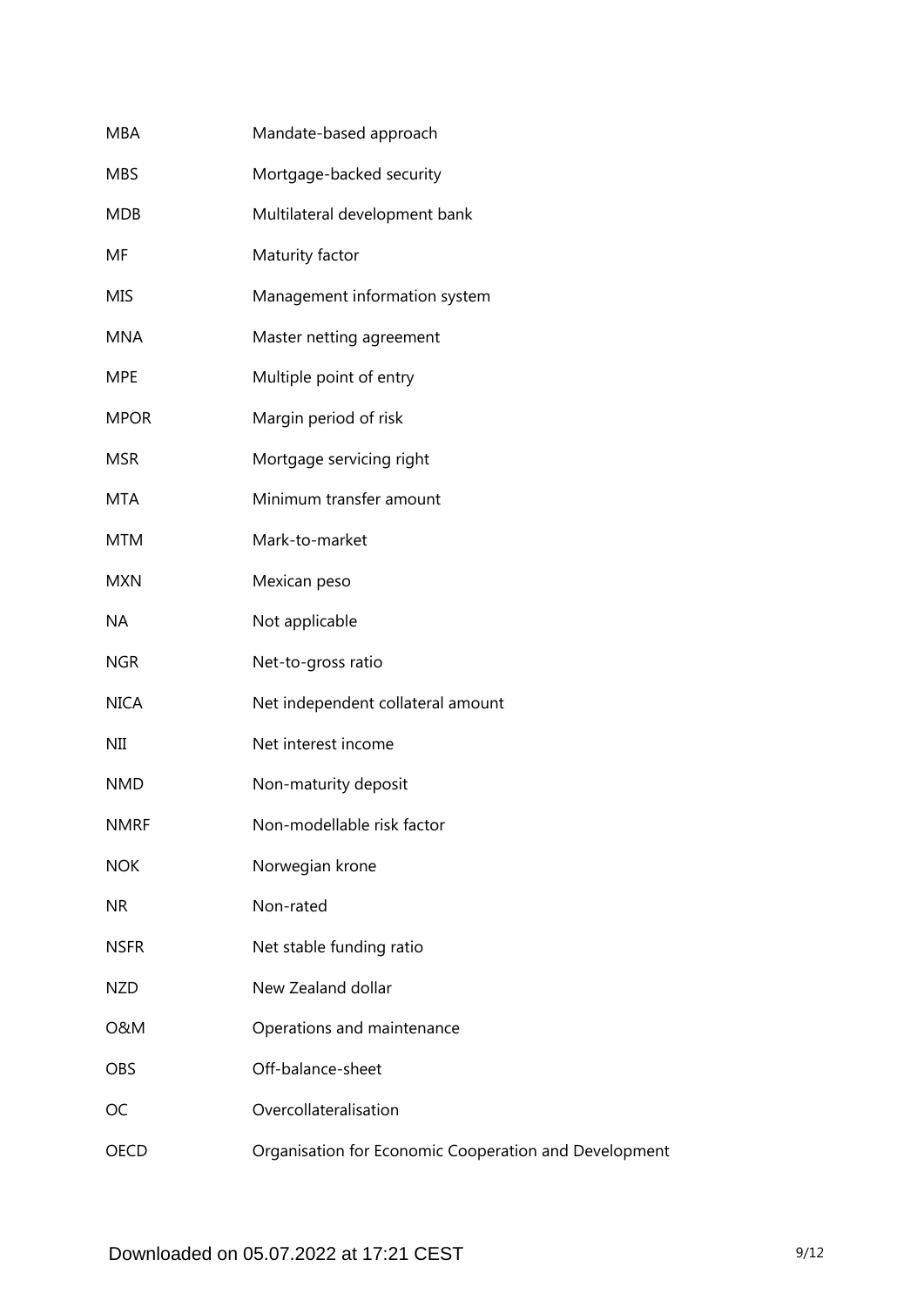| OF          | Object finance                                  |
|-------------|-------------------------------------------------|
| <b>OIS</b>  | Overnight index swaps                           |
| <b>ORC</b>  | Operational risk capital requirements           |
| <b>OTC</b>  | Over-the-counter                                |
| P&L         | Profit and loss                                 |
| PD          | Probability of default                          |
| PF          | Project finance                                 |
| <b>PFE</b>  | Potential future exposure                       |
| <b>PLA</b>  | Profit and loss attribution                     |
| <b>PONV</b> | Point of non-viability                          |
| <b>PSE</b>  | Public sector entity                            |
| PV          | Present value                                   |
| <b>PVA</b>  | Prudential valuation adjustment                 |
| QCCP        | Qualifying central counterparty                 |
| QRRE        | Qualifying revolving retail exposures           |
| <b>RC</b>   | Replacement cost                                |
| <b>RCLF</b> | Restricted-use committed liquidity facility     |
| <b>RFET</b> | Risk factor eligibility test                    |
| <b>RMBS</b> | Residential mortgage-backed security            |
| <b>ROSC</b> | Report on the Observance of Standards and Codes |
| <b>ROU</b>  | Right-of-use                                    |
| <b>RRAO</b> | Residual risk add-on                            |
| <b>RSF</b>  | Required stable funding                         |
| <b>RTPL</b> | Risk-theoretical profit and loss                |
| <b>RUB</b>  | Russian ruble                                   |
| <b>RWA</b>  | Risk-weighted assets                            |
| S&P         | <b>Standard and Poor's</b>                      |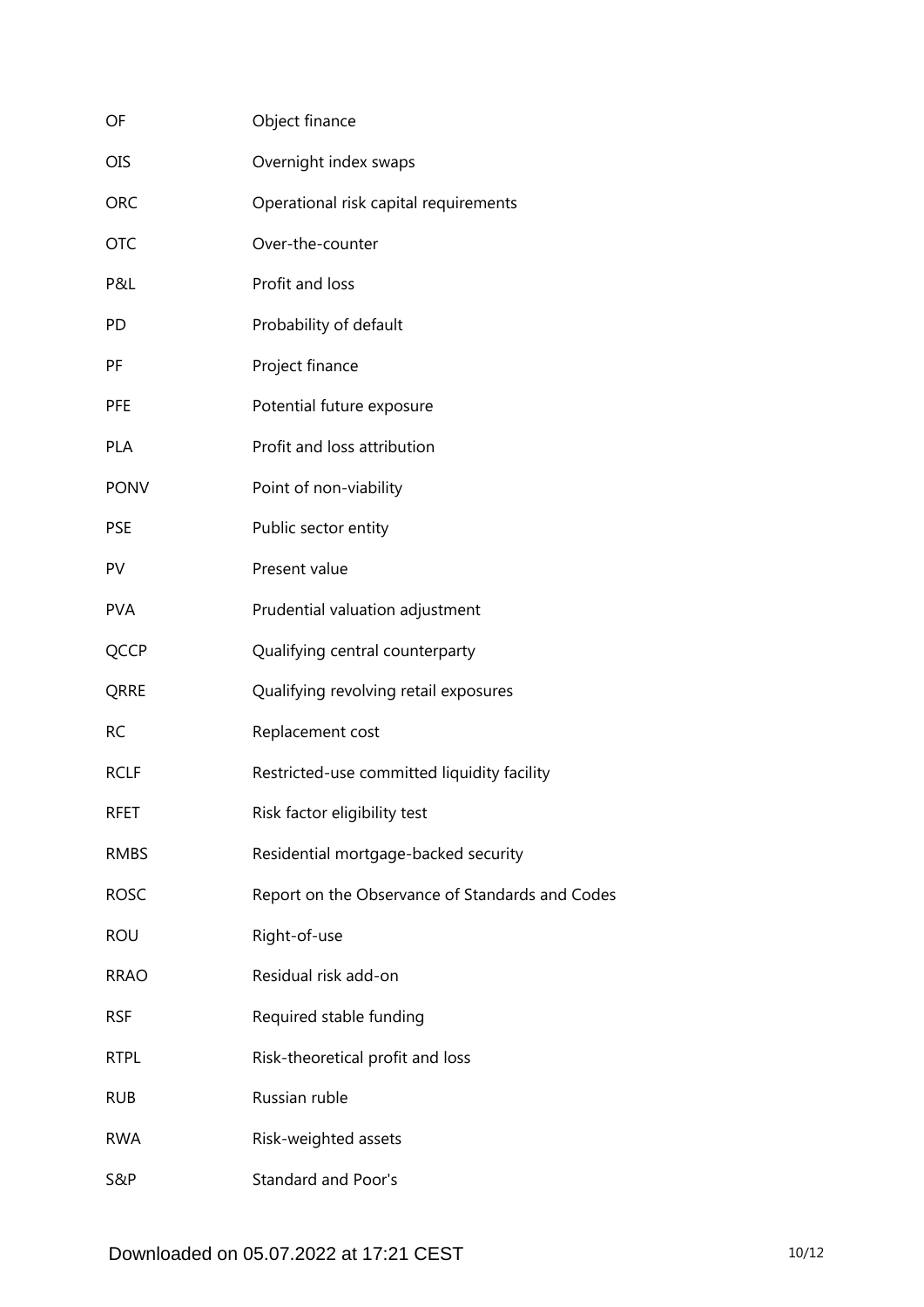| SA          | Standardised approach                                     |
|-------------|-----------------------------------------------------------|
| SA-CCR      | Standardised approach for counterparty credit risk        |
| SA-CVA      | Standardised approach to credit valuation adjustment risk |
| SAR         | Saudi Arabian riyal                                       |
| SC          | Services component                                        |
| <b>SCRA</b> | Standardised credit risk assessment approach              |
| SEC-SA      | Securitisation standardised approach                      |
| SEC-ERBA    | Securitisation external ratings-based approach            |
| SEC-IRBA    | Securitisation internal ratings-based approach            |
| <b>SEK</b>  | Swedish krona                                             |
| <b>SES</b>  | Stressed expected shortfall                               |
| SF          | Supervisory factor                                        |
| <b>SFT</b>  | Securities financing transaction                          |
| SGD         | Singapore dollar                                          |
| <b>SIB</b>  | Systemically important bank                               |
| <b>SIV</b>  | Structured investment vehicle                             |
| SL          | Specialised lending                                       |
| <b>SME</b>  | Small or medium-sized entity                              |
| <b>SPE</b>  | Special purpose entity                                    |
| SPV         | Special purpose vehicle                                   |
| <b>STC</b>  | Simple, transparent and comparable                        |
| <b>STM</b>  | Settled-to-market                                         |
| <b>TDRR</b> | Term deposit redemption rate                              |
| <b>TLAC</b> | Total loss-absorbing capacity                             |
| <b>TRS</b>  | Total return swap                                         |
| <b>TRY</b>  | Turkish lira                                              |